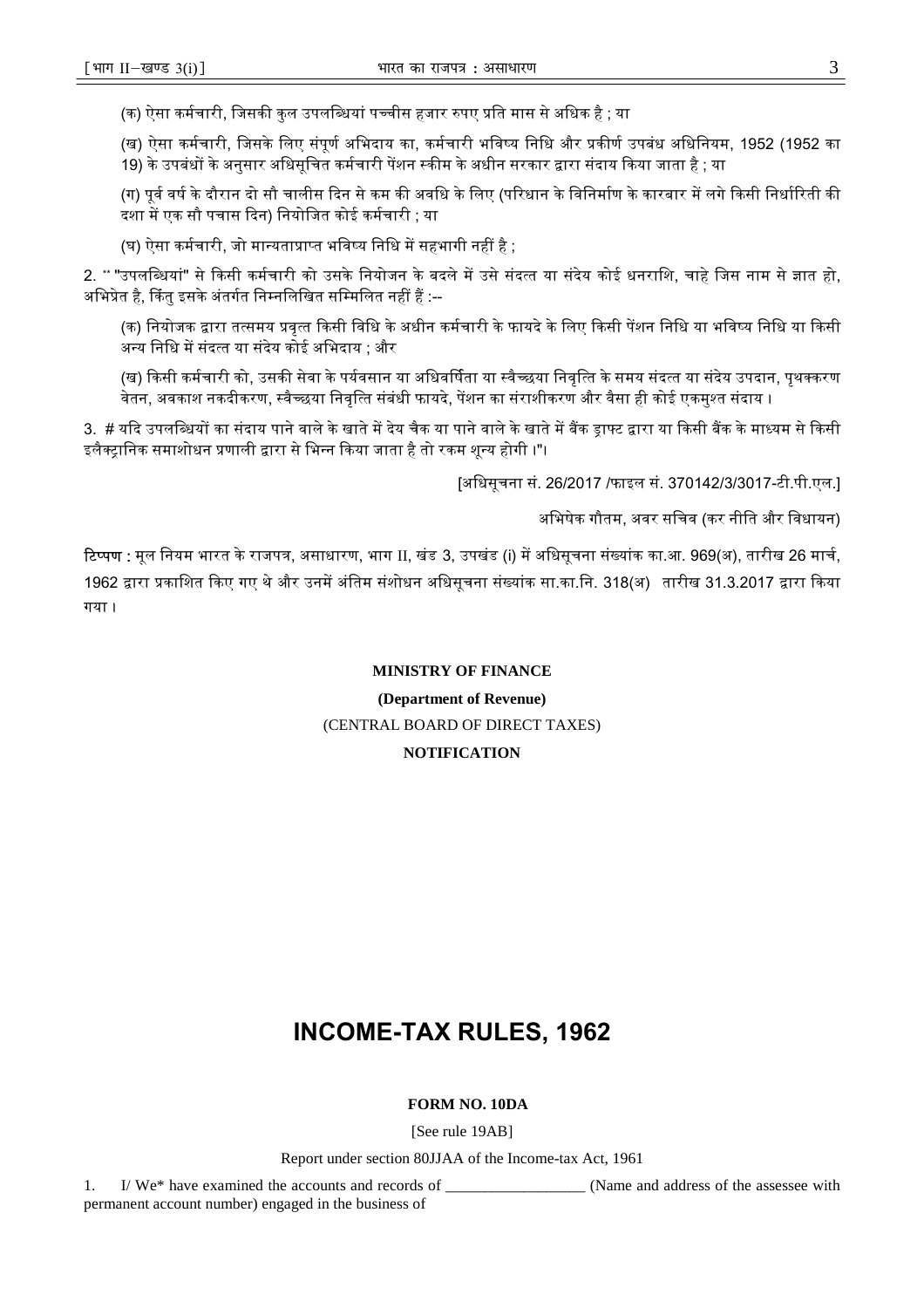of \_\_\_\_\_\_\_\_\_\_\_\_\_\_\_\_\_\_\_\_\_\_ during the year ended on 31st day of March \_\_\_\_\_

2. I/We\* certify that the deduction to be claimed by the assessee under sub-section (1) of section 80JJAA of Incometax Act, 1961, in respect of the assessment year \_\_\_\_\_\_\_\_\_\_\_\_\_\_\_ is Rs. \_\_\_\_\_\_\_\_\_\_\_ determined on the basis of additional employee cost incurred in the case of said business by the assessee in the previous year. The said amount has been worked out on the basis of details given in annexure to this form.

| 'lace' |  |
|--------|--|
| .      |  |

Date: \_\_\_\_\_\_\_\_\_\_\_\_\_\_\_\_ \_\_\_\_\_\_\_\_\_\_\_

(Signature and Stamp/Seal of the Accountant)

Name of the Signatory\_\_\_\_\_\_\_\_\_\_\_\_\_

Full Address\_\_\_\_\_\_\_\_\_\_\_\_\_

Membership No\_\_\_\_\_\_\_\_\_\_\_\_\_\_\_\_\_.

## **Notes:**

1. \*Delete whichever is not applicable.

2. This report is to be given by a chartered accountant within the meaning of the Chartered Accountants Act,1949 who holds a valid certificate of practice under section 6(1) of that Act and is not a person referred to in clause (a) or clause (b) of the Explanation below sub-section (2) of section 288.

3. Where any of the matter stated in this report is answered in the negative or with a qualification, the report shall state the reasons therefor.

## 1. Name of the assessee 2. Address of the assessee 3. Permanent Account Number of the assessee 4. Assessment Year 5. Additional employee cost incurred (I) In case of an existing business: (a) Number of employee as on the last day of the preceding year. (b) Number of employee as on the last date of the previous year. (c) Increase in the number of employee from the total number of employee employed as on the last day of the preceding year (a)-(b). (d) Number of additional employee\* employed during the year. (e) Number of additional employee entitled for deduction i.e. not exceeding the number of increase in number of employee as computed  $in (c)$ . (f) Emoluments\*\* paid or payable to additional employee entitled for deduction as computed in (e) **#**. (II) In case of a new business, emoluments paid or payable to additional employees employed during the first year of business. 6.  $\vert$  30% of the amount computed in 5(I)(f) or 5(II). 7. Remarks.

## **ANNEXURE**

(See paragraph 2 of Form No. 10DA)

#### **Notes:**

1.\* "additional employee" means an employee who has been employed during the previous year and whose employment has the effect of increasing the total number of employees employed by the employer as on the last day of the preceding year, but does not include,—

(a) an employee whose total emoluments are more than twenty-five thousand rupees per month; or